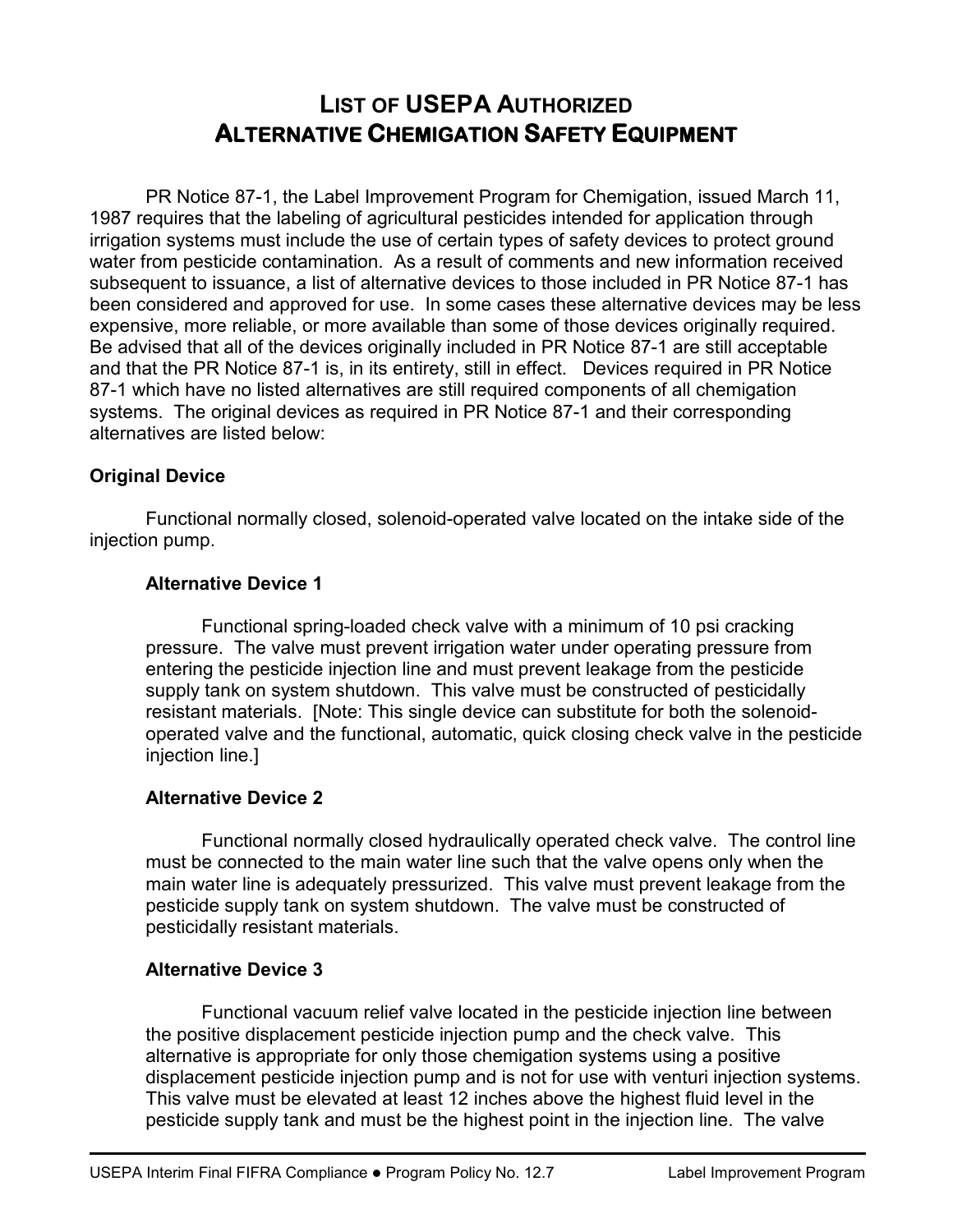must open at 6 inches water vacuum or less and must be spring loaded or otherwise constructed such that is does not leak on closing. It must prevent leakage from the pesticide supply tank on system shutdown. The valve must be constructed of pesticidally resistant materials.

## **Original Device**

Functional main water line check valve and main water line low pressure drain.

## **Alternative Device 1**

Gooseneck pipe loop located in the main water line immediately downstream of the irrigation water pump. The bottom side of the pipe at the loop apex must be at least 24 inches above the highest sprinkler or other type of water emitting device. The loop must contain either a vacuum relief or combination air and vacuum relief valve at the apex of the pipe loop. The pesticide injection port must be located downstream of the apex of the pipe loop and at least 6 inches below the bottom side of the pipe at the loop apex.

## **Alternative Device 2 – Pumping Over the Hill**

The pipe laid in the crest of the hill is downstream of the irrigation water pump. At the crest of the hill, the pipe must contain either a vacuum relief valve or combination air and vacuum relief valve. The bottom of the pipe in the crest of the hill must be at least 24 inches above the highest sprinkler or other type of emitting device, and the chemical injection port shall be located downstream of the crest of the hill and at least six (6) inches below the bottom side of the pipe at the crest of the hill.

## **Alternative Device 3 – Pumping Down the Hill**

The field is downstream of the irrigation water source. A vacuum relief valve or combination air and vacuum relief valve is upstream of the injection of the chemical. The inlet pipe must be a least 24 inches above the highest sprinkler or other type of emitting device, and the chemical injection port shall be located downstream of the inlet pipe and at least six (6) inches below the bottom side of the inlet pipe.

#### **Alternative Device 4 – Artesian Well**

A free flowing artesian well with a shut off pressure greater than zero. A pressure gage is placed at the well head.

#### **Alternative Device 5 – Injection at the Pivot Point**

The volume of the mainline is greater than the volume of the lateral and riser of the pivot. The mainline is sloped down hill with the base of the pivot riser is at least 24 inches below the bottom of the inlet pipe. Injection is done at the center pivot riser. A vacuum relief or combination air and vacuum relief valve is upstream of the injection of the chemical.